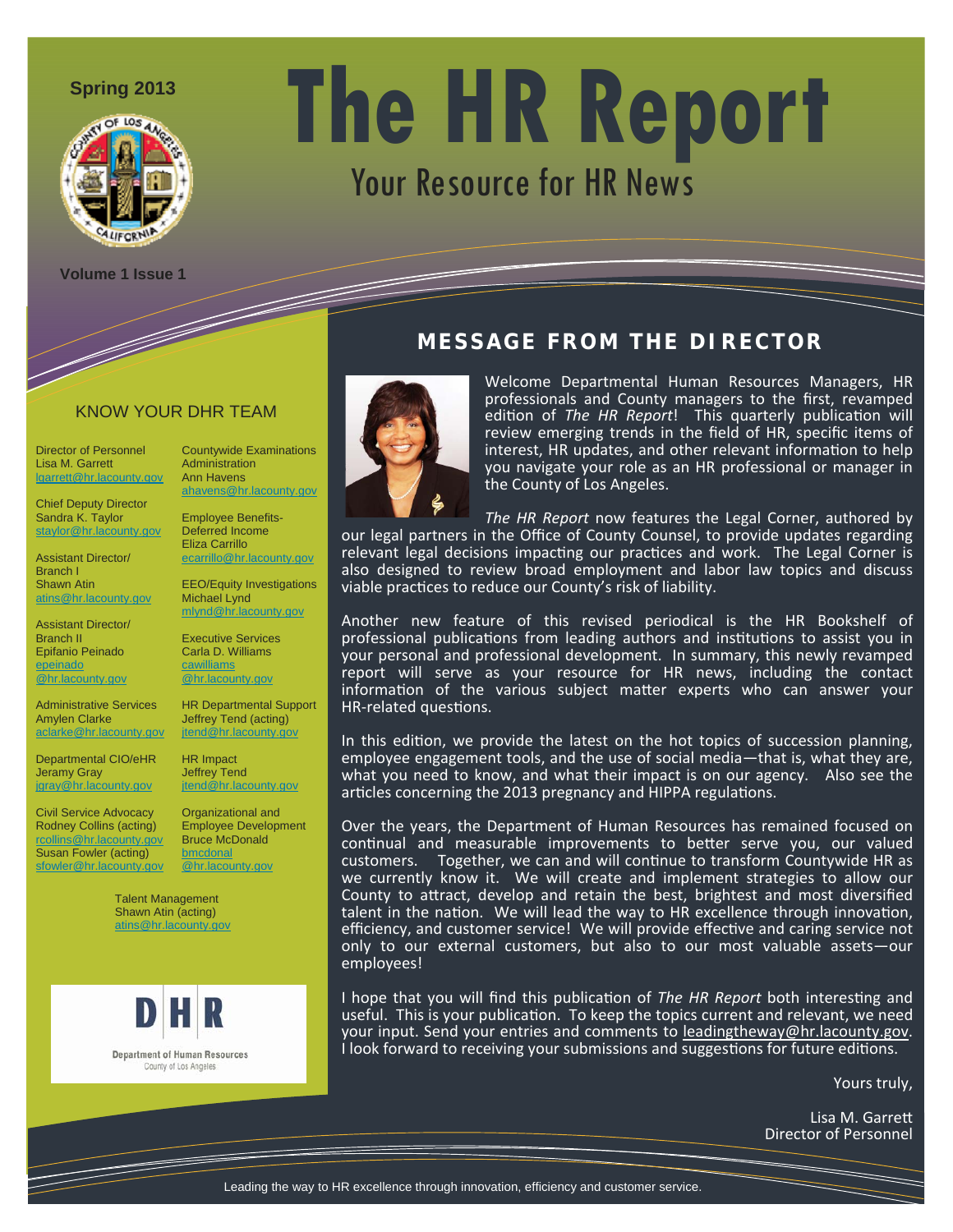### **LEADERSHIP AND SUCCESSION PLANNING: THE ROADMAP**



#### **DID YOU KNOW?**

- The County of Los Angeles is taking a proactive approach to succession planning and leadership development.
- The Leadership Development Institute received a \$500,000 grant to prepare mid‐level and senior managers for senior and executive level positions.
- Succession Planning tools target emerging leaders and provide viable developmental opportuniƟes.

The increasing rate of retirement begs the questions, "Are there leaders to successfully replace those who are retiring?" and "Do we have a succession plan in place to develop leaders to fill in the gap?" The December 2012 issue of Governing magazine reported that over 22 percent of the Center for State and Local Government Excellence member organizations have an accelerating retirement rate. The County of Los Angeles is also challenged with an impending wave of retirement turnover among our leadership ranks.

In the face of this reality, the County has taken a proactive approach to succession planning and leadership development. Succession planning is integral in every organization because it allows leadership to assure a regular supply of capable people to serve the organization's needs. Additionally, succession planning provides an avenue for employees to be promoted by giving them an opportunity to hone their skills and showcase their talents.

The Department of Human Resources (DHR) has partnered with the Chief Executive Office to introduce active investment in succession planning as one of the focus areas in the Human Resources Management Strategic Initiative under the Operational Effectiveness Goal in the 2013 Proposed Update to the County Strategic Plan. Specifically, DHR provided each department with a gap analysis of the strengths/weaknesses for three levels of management and initiated the development of an Executive Leadership Program.

DHR's Talent Management division developed the County's Succession Planning Program. As part of this program, the Talent Management division distributed the County's Leadership Evaluation tool to departments to provide a mechanism for assessing the readiness of their Management Appraisal and Performance Plan (MAPP) managers to assume high-level positions. Customized reports on the results of this assessment tool were created for each department along with a County‐level report. As leadership development can occur through experienced‐based learning, the Talent Management division created a Leadership Development Plan Guide for supervising MAPP managers to assist them in developing their MAPP employees.

DHR's Leadership Development Institute received a \$500,000 Productivity Investment Fund grant from the Quality and Productivity Commission to prepare high performing mid-level and senior managers for senior and executive leadership positions in the County by building bench strength through growing high-potential emerging leaders and enhancing their leadership competencies.

In the County's succession planning strategy, ten leadership competencies have been identified to strengthen skills and help transition mid-level managers for the challenges of executive positions. These competencies have been collapsed into six major groups, which include fundamental competencies, leading and managing change, leading and managing people, focusing on outcomes, managing operations, and building relationships.

The County's Leadership Development Institute will serve as a ground-breaking enterprise in developing leaders and fulfilling the goals of the Succession Planning Program. In the future, the Succession Planning Program and Leadership Development Institute will offer support and additional tools to enable departments to effectively grow high-potential, emerging leaders, and provide developmental opportunities to enhance their leadership competencies. The payoff will be high for County constituents and employees.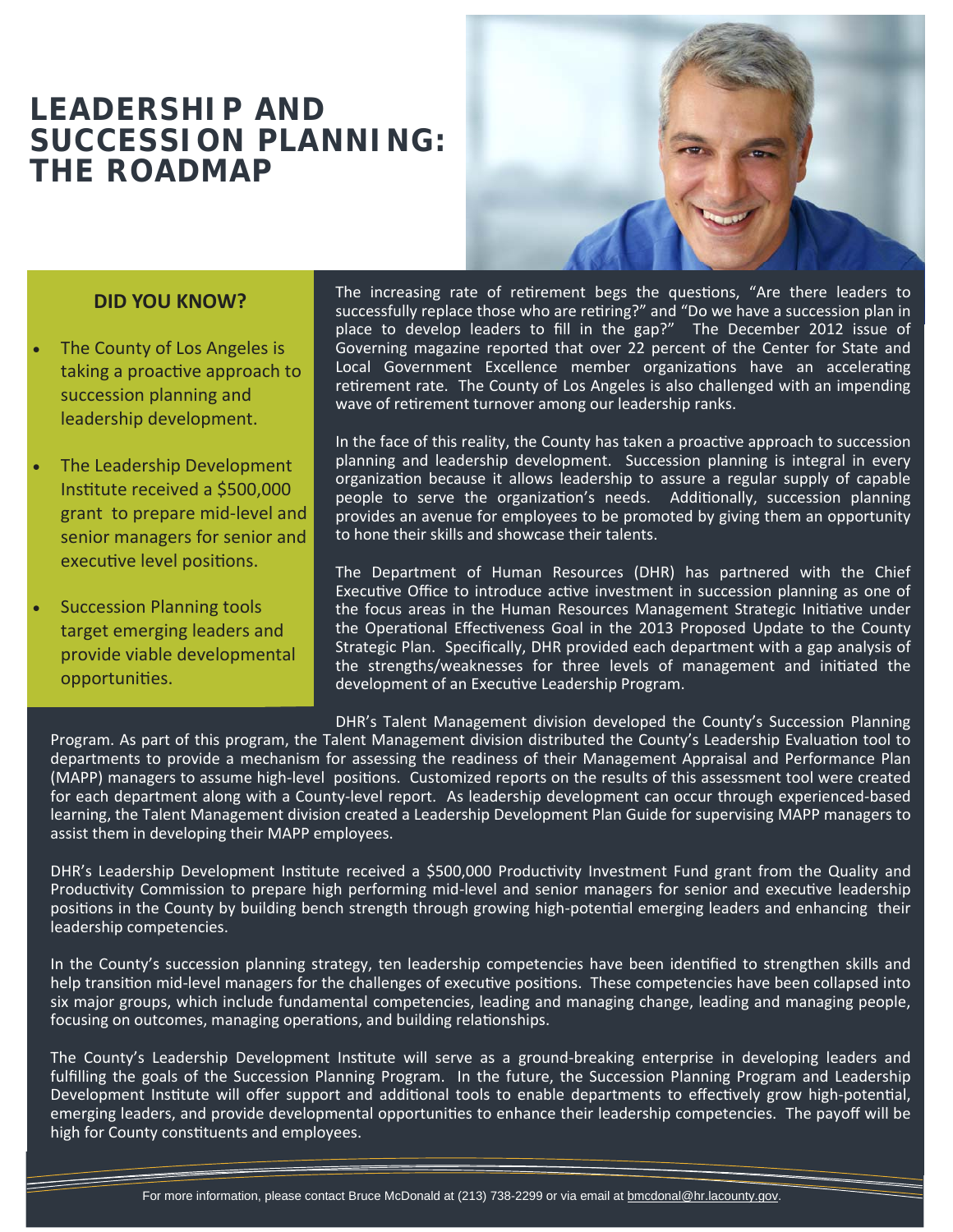### **EMPLOYEE ENGAGEMENT: NOT JUST A REWARD MECHANISM**



#### **DID YOU KNOW?**

- Passion and commitment describe the best of employee engagement.
- Employee engagement sustains public confidence.
- LA COUNTY STARS! offers regular opportunities for employee recognition.

Passion and commitment describe the best of employee engagement. Employee engagement influences the relationship between employees and management, employees' work product, and how they view their contributions to their employers. In its 2013 Trust Barometer Survey, the public relations firm, Edelman, shared that engaging employees is the third most important factor in sustaining public confidence, only after high quality service and listening to customers. Employee engagement was found to be more important than institutional integrity, or innovative operations in the public's mind.

Dale Carnegie Training and brand consulting company, MSW Research, recently surveyed 1,500 employees about their levels of engagement. Their findings indicate that only 29% of those surveyed are fully engaged at work, while 26% are disengaged; almost half (45%) are only partially engaged. They also found that employees working in the government sector are less engaged, or more disengaged than in many other sectors of the economy.

So, what can we as Human Resources professionals at the County of Los Angeles do to encourage employee engagement? First of all, recognize that engagement

is the emotional commitment the employee has to the organization and its goals. When employees care, they are engaged and use discretionary effort. Teresa Amabile of Harvard Business School states in a Harvard Business Review blogpost, "of all the workday events that engage people deeply, the single most important is simply making progress on meaningful work."

You can build a culture of employee engagement by implementing some of the following practices into your organizaƟon:

- Two-way feedback: Ensure upward flow of feedback to capture employee suggestions and concerns.
- Trust in leadership: Help your executive team build trust by developing a clear vision of their organization and communicating it.
- Career development: Communicate your organization's career development system.
- Role of success: Help employees understand how their job fits into the big picture.
- Shared decision‐making: Push down decision‐making to the lowest possible level and allow employees to participate in the decision-making process.

Dr. Amabile, and her colleague, Steve Kramer state, "for employees to stay fully engaged, their inner work lives must be consistently nourished with respect, recognition, and encouragement." Consider also the following good HR practices:

• Having the department head or senior manager send a personal email recognizing good performance on a recent project. That means more to many employees than plaques or trophies.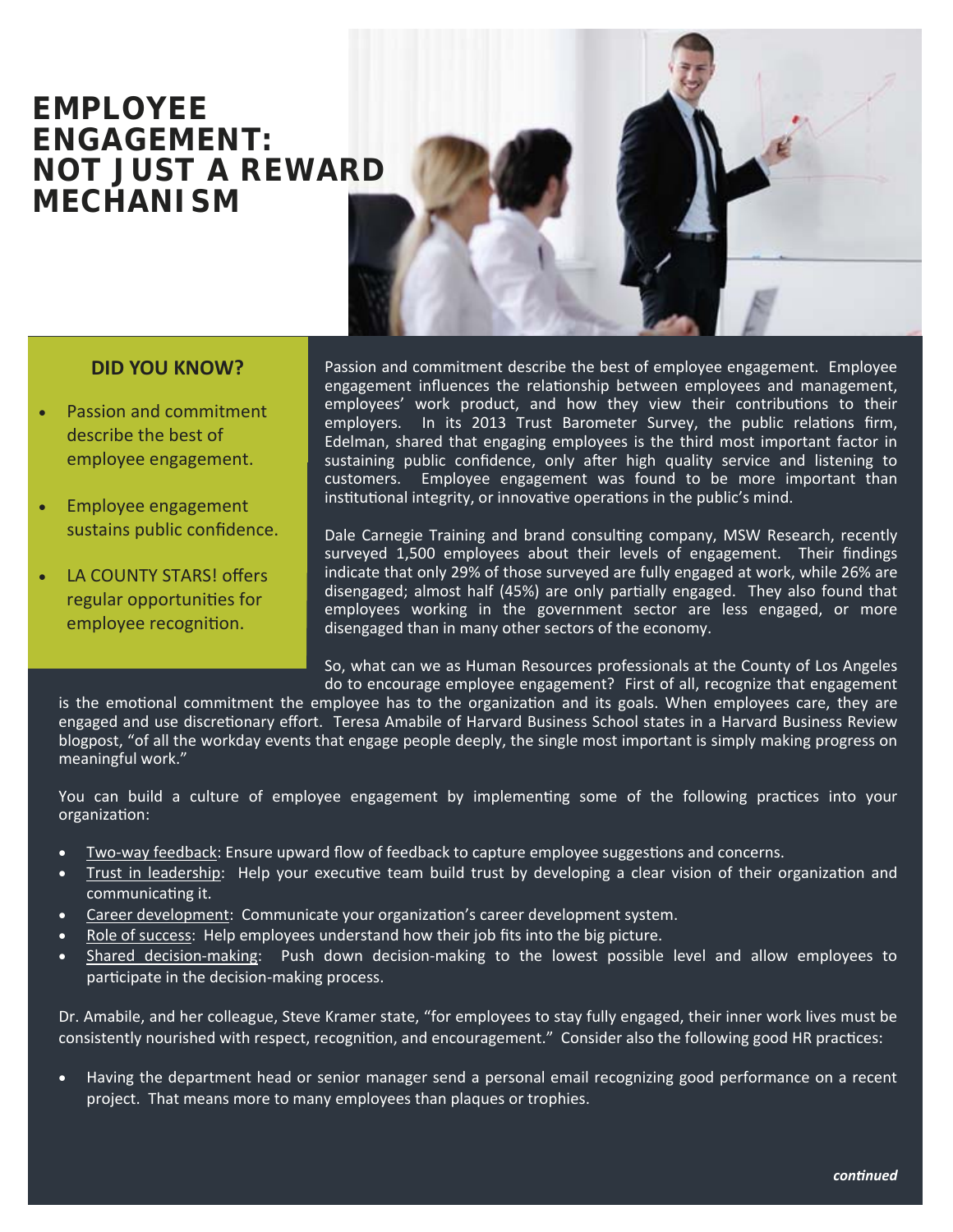### **EMPLOYEE ENGAGEMENT**



Revisiting on-the-spot recognition programs, especially those that encourage peer-to-peer appreciation. Sometimes, a stale program needs a boost. Encourage managers and well-respected employees to share acknowledgment of others. Make gratitude go viral.

On a Countywide basis, participation in the LA COUNTY STARS! (Special Talents for Achieving Remarkable Service) Program offers an easy way to recognize and engage employees. Launched in 2006, LA COUNTY STARS! recognizes individuals and teams on a monthly basis. In 2012, two winners of the STARS! program received the Gold and Silver Award from the Quality and Productivity Commission. Encourage your department to participate and take the opportunity to increase employee engagement, recognize great employees, and enhance services for County residents.

Employee engagement brings its own motivation. By encouraging participation in LA COUNTY STARS!, an HR professional can provide the impetus for further participation, and further involvement in meaningful work, and increasing the customer service results. More information is available by visiting stars.lacounty.gov.

Employee engagement and recognition is not just a reward mechanism; it also serves as a great communication tool that encourages and reinforces remarkable and superior work from employees.

Engaged employees are key to the success of an organization. They drive innovation and productivity.

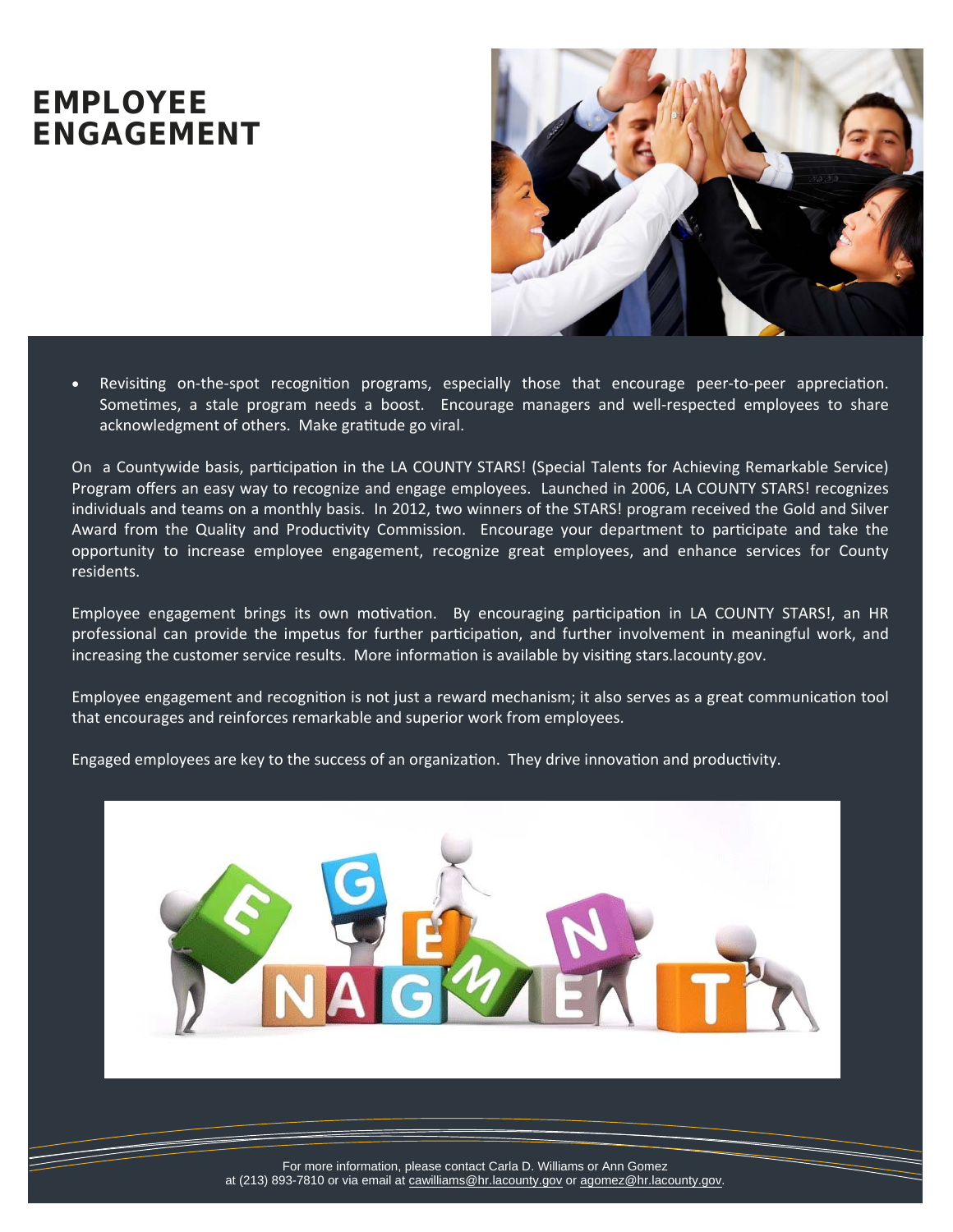### **SOCIAL MEDIA: MORE THAN A RECRUITING TOOL**



### **DID YOU KNOW?**

The use of social media tools may involve the following legal and privacy concerns that you should be aware of:

- Freedom of Speech
- Public Meeting Laws
- Public Records Laws and Document Retention
- **Confidentiality** (e.g., HIPAA, Welfare Institutions Code)
- Privacy and Consent Legislation
- Labor and Employment
- Copyright and Intellectual **Property**

Social media is here to stay as a valuable tool for human resources professionals. "The good news is that L.A. County is starting to realize how people work on social media, that it's only going to increase, and we are finally meeting that need head-on," said David Sommers, Director of Public Affairs for the Chief Executive Office.

The advantages of social media go beyond recruitment. From LinkedIn and Twitter to YouTube, social media is an excellent tool to connect with and engage employees. According to a 2011 study conducted by Deloitte on Social Media in Government, social media "provides forums for network building, collaboration, and knowledge sharing." As the County increases its use of social media, human resources (HR) professionals should lead and shape the expansion. Bringing a human resources presence to department websites is a first step.

Prior to introducing social media as part of the HR toolkit, it is best to understand the resources required. A successful campaign will require time, money, and staffing. Know your goal or purpose. Who are you targeting? What are you saying about your department? Build a compelling business reason for the social media site, share interesting and/or valuable information, be interactive, and provide frequent updates.

Determine what social media you will add to your toolkit. You may wish to include a mixture of media. LinkedIn is the largest professional social networking site with 200 million members; 64% of the members are outside the United States. LinkedIn allows you to find passive candidates like never before. Facebook has more than 1 billion users; 169 million of which are in the U.S. Twitter has 600 million users, with 1.6 billion searches daily. Over 200 million will have

Smartphones or tablets by 2015, which is 65% of the U.S. population.

Recently, the Department of Human Resources (DHR) successfully incorporated the use of social media networking in its recruitment campaign for the Countywide Management Fellows (CMF) program. The CMF program manager worked with the DHR Departmental Chief Information Officer staff to create a Facebook page before CMF launched. Visitors to the Facebook page spontaneously created their own community, getting the word out to others who were unaware of the program. These individuals developed their own network, filling one another in on the application process, and assisting each other with feedback. The Facebook page currently has 313 "likes" and 7,779 who have viewed the posts.

The County's Chief Information Office Technology Brief TB 10-02—Key Considerations in the Application of Social Networking Technologies, and Social Media Guidelines are available at ciointranet.lacounty.gov. These documents provide considerations and guidelines on departmental use of social media.

In the near future, look for new DHR Policies, Procedures and Guidelines regarding social media applications and their use in recruiting, background checks, and preventing abuse.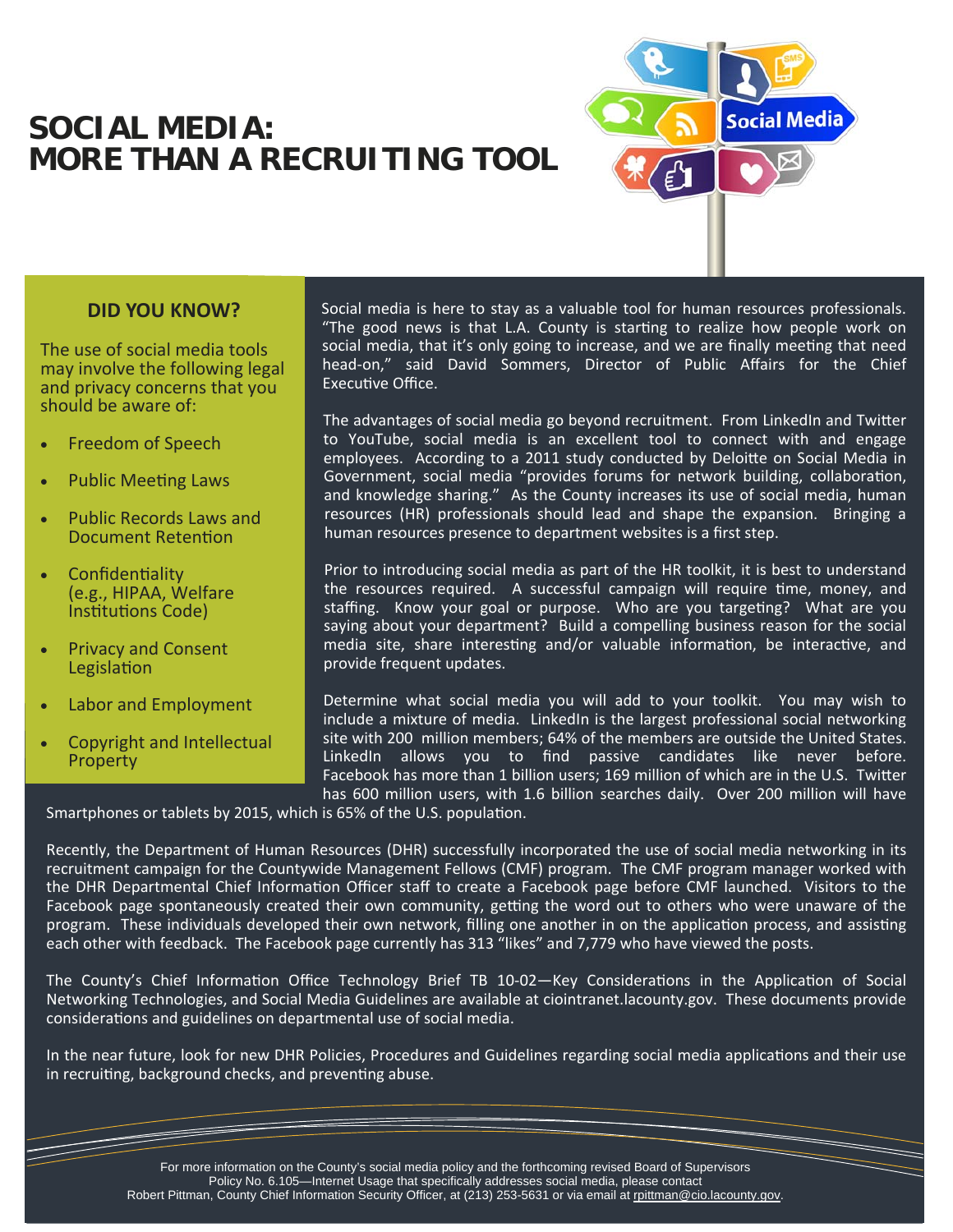## **GETTING IT STRAIGHT: AN UPDATE ON FMLA**



#### **DID YOU KNOW?**

- Military protections for service members and veterans have expanded.
- Updated FMLA Posters are available.
- The County is utilizing the Absence Management System to track and manage employees on leave.

U. S. Department of Labor (DOL) regulations, effective March 8, 2013, make small, but important changes to the federal Family and Medical Leave Act (FMLA) protections.

The Final Rule expands the military family leave provisions and changes the certification of military caregiver leave requirements. It provides that "family members of current service members and veterans will now have far greater abilities to attend to personal matters and medical needs related to their family members' service, provided that the FMLA coverage and eligibility requirements are met."

With these new regulations, employers are required to update their federal FMLA posters. Each department is responsible for obtaining their own poster; however, an electronic version was emailed to all FMLA coordinators. The electronic version is also available through the Department of Labor at dol.gov.

Since the Countywide implementation of the Absence Management System (AMS), departments are able to process, track, and manage employees on leave in accordance with County policy, federal, and State leave laws. The AMS also generates correspondence and a leave packet for employees requesting FMLA leave,

as well as updates its rules engine with new regulations to enable current and consistent compliance with leave laws. Because the AMS was updated with the recent FMLA changes, it is extremely important to enter all requests for leave under FMLA into AMS for the most updated notices and forms.

Here are some of the new and expanded military leave provisions:

- Expanded caregiver leave to include caring for veterans discharged within the past five years.
- Military caregiver leave for a pre-existing injury or illness that was aggravated in the line of duty.
- Expansion of exigency leave to include employees with family members serving in the Regular Armed Forces (active duty and reserve).
- Exigency leave to include care for a military member's parent who is incapable of self-care.

The County of Los Angeles strictly adheres to the FMLA. For more information, please contact Silvia Quintanilla, Countywide FMLA Coordinator, at (213) 738-2235 or via e-mail at squintanilla@hr.lacounty.gov. For more information on military care, please contact your Departmental Human Resources Manager.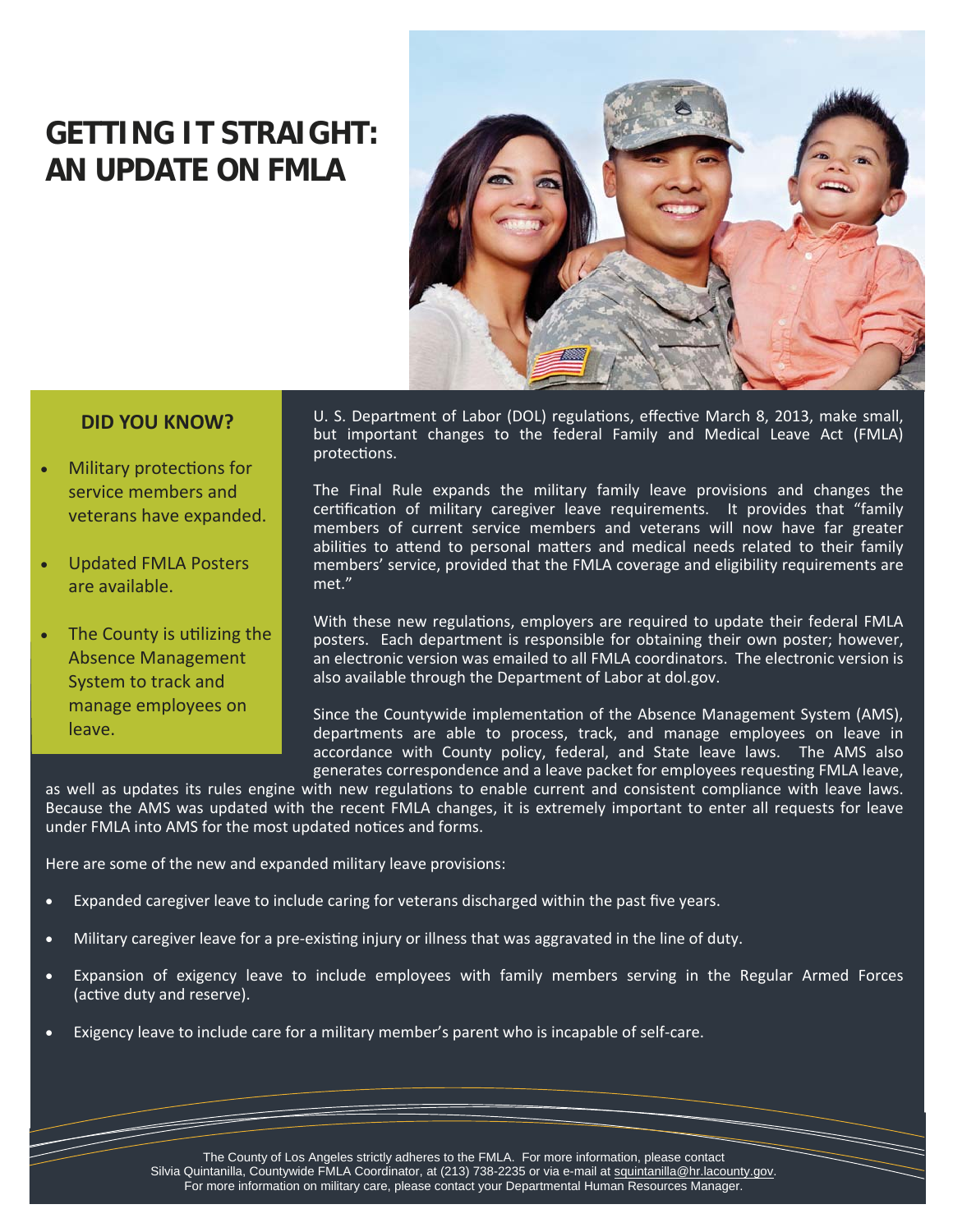### **NEW PREGNANCY REGULATIONS FOR 2013**



### **DID YOU KNOW?**

• On August 1, 2012, the Department of Human Resources was one of six recipients of the Mother‐Baby Friendly Workplace State **Recognition Award** presented by the California Breasƞeeding Coalition.

• The award recognizes companies that support their breastfeeding employees by providing written policies that support breastfeeding in the workplace, employee training on those policies, a private place to pump, and reasonable break times to pump milk.

The State of California Department of Fair Employment and Housing (DFEH) released revised regulations regarding pregnancy disability accommodation and leave effective December 31, 2012. It is incumbent upon HR professionals to become familiar with the new regulations as they include changes in calculation of leave time, definitions, notifications, and accommodation and leave rights.

#### **CalculaƟon of Leave Time**

Previously, regulations were ambiguous regarding the calculation of "four months" of available leave time, especially for employees who work alternative or part-time schedules. The new regulations define four months as the number of hours an employee would normally work in one‐third of a year or 17 1/3 weeks.

Intermittent leave is now more thoroughly defined. According to the regulations, "An employer may account for increments of intermittent leave using an increment no greater than the shortest period of time that the employer uses to account for use of other forms of leave, provided it is not greater than one hour."

#### **Perceived Pregnancy**

Now, harassment or discrimination against employees or applicants based on "perceived pregnancy" is unlawful. Perceived pregnancy is defined as being regarded or treated by an employer or other covered entity as being pregnant or having a related medical condition. Leave, reasonable accommodation, transfer and benefit continuance rights are not affected by this prohibition.

#### **Reasonable AccommodaƟon**

The new regulations spell out that the right to take pregnancy disability leave is separate and distinct from taking a leave of absence as a form of reasonable accommodation. An employee's entitlement to an accommodation leave cannot be reduced due to her pregnancy disability leave. The new regulations also require employers to engage in an interactive process in these accommodations.

Medical certification is not required by the new regulations, but is optional. In requiring medical certification, department staff must notify the employee and communicate a deadline to respond, what constitutes sufficient medical certification, and the consequences associated with failing to submit such certification.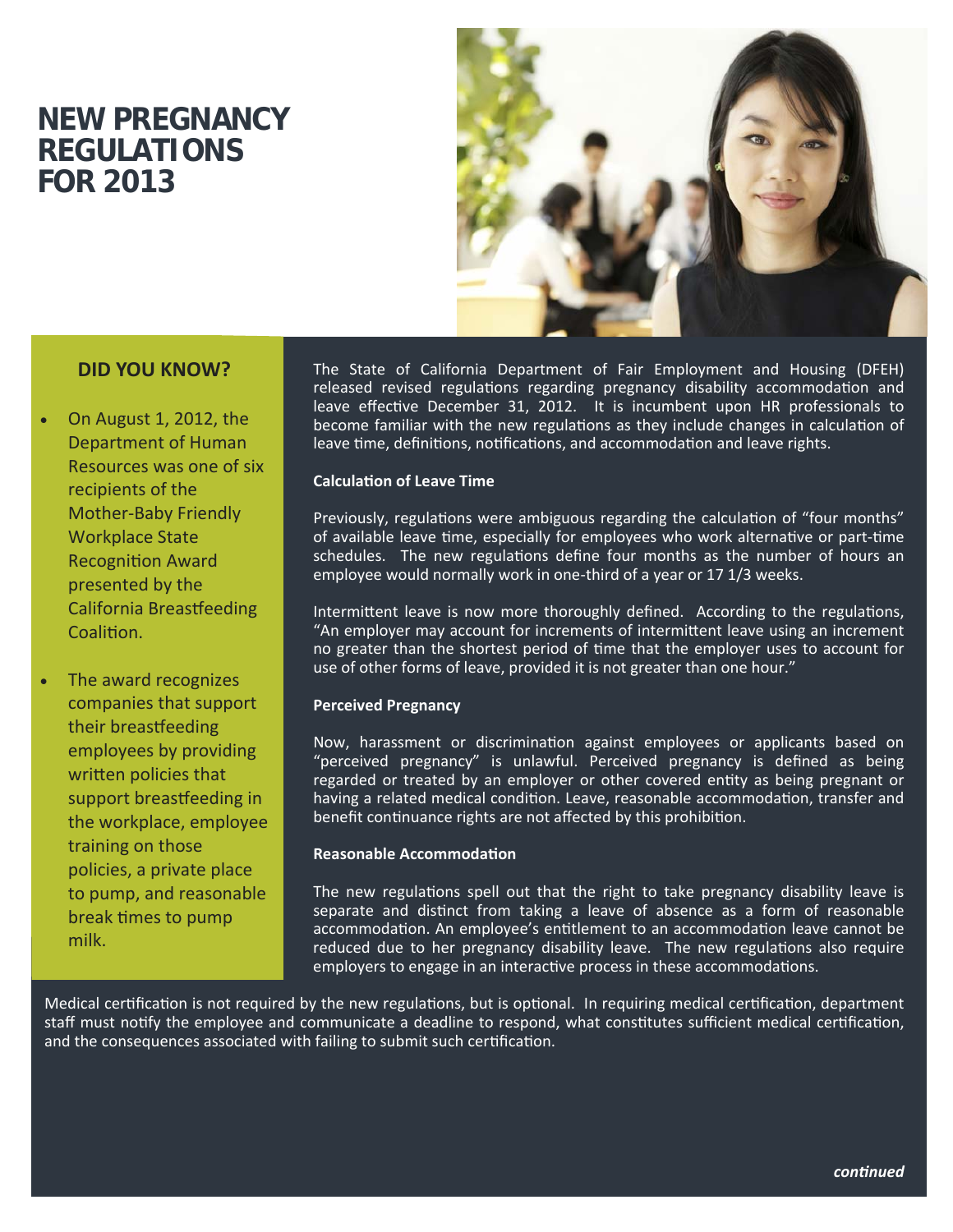### **PREGNANCY REGULATIONS**



#### **DID YOU KNOW?**

• Currently, the County has 367 available worksite locations for employees who want to breastfeed. The following link provides a listing of the worksite locations:

http://file.lacounty.gov/dhr/ LAP\_Lactation\_Rooms\_and **RTW** Coordinators.pdf

• Also, the County has designated the following hospitals as baby‐friendly:

> Harbor‐UCLA Medical Center

> LAC+USC Medical Center

 Olive View‐UCLA Medical Center

#### **Reinstatement Rights**

Under the new regulations, if no comparable position is available upon her return, the County has an affirmative duty to provide notice of available positions to the employee that she would be qualified for within 60 calendar days.

#### **Required NoƟficaƟons**

The new regulations require departmental HR professionals to provide employees with advance notice of their rights. These new regulations provide guidance regarding what to include, the employee's right to request reasonable accommodation, transfer, or pregnancy disability leave. Notice needs to include medical certification requirements. In addition, the regulations specify that electronic posting is now an adequate means of distribution. The DFEH revised Notice B (for employers with more than 50 employees) contains the four month calculation, and examples of specific medical conditions covered by childbirth, pregnancy, and other related medical conditions.

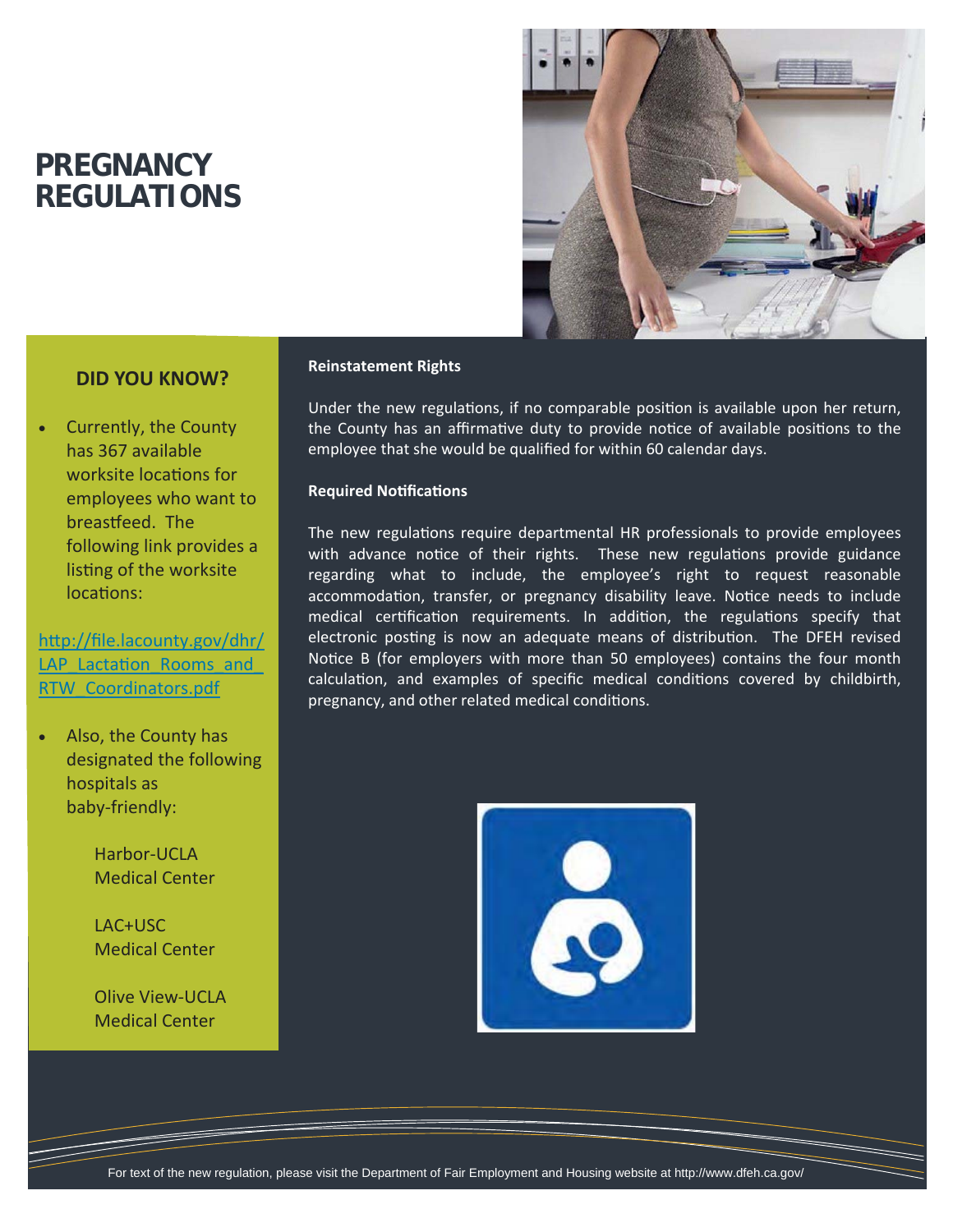### **FINAL RULE REGARDING HIPAA PROTECTED HEALTH INFORMATION**

Check on Medical Information patienes se

#### **DID YOU KNOW?**

- New regulations, effective March 26, 2013, strengthen protected health information security.
- New privacy regulations require authorization prior to the release of protected information for marketing or sales.
- Genetic information cannot be used for insurance rate setting or underwriting purposes.

On March 26, 2013, final privacy and security regulations under the Health Insurance Portability and Accountability Act (HIPAA) took place. These regulations strengthen security of patient protected health information, enhance enforcement capability, and increase fines for violations. Compliance with most of the new regulations must occur by September 23, 2013. (Existing business associate agreements compliance date is September 23, 2014.) The new regulations were produced by the Office of Civil Rights of the U.S. Department of Health and Human Services (HHS), and concern:

• *Making changes to HIPAA as a result of the Health InformaƟon Technology for Economic and Clinical Health Act (HITECH) regarding business*  associates and their subcontractors. The definition of business associates now includes subcontractors, which means that they are held liable for breaches in the same manner as health plans.

• *Ensuring that individuals are aware of addiƟonal privacy protecƟons and individual rights under HITECH.* This is done through the covered entity's notice of privacy practices. The final regulations state that health plans that maintain protected health information (PHI) must provide access to the information in an electronic format to insured individuals. In addition, an individual's authorization is required for the release of PHI in relation to psychotherapy notes, or for the use and disclosure of PHI for marketing and sales. Refill reminders and certain communications for the treatment of health care operations are not considered marketing.

• *Clarifying and updaƟng regulaƟons regarding data breaches of PHI, presuming that an impermissible use or disclosure of PHI is a breach.* The burden of proof to determine if a breach has occurred has shifted from the patient to the health plan. Covered entities have the burden of proof to demonstrate that an impermissible use or disclosure of PHI did not constitute a breach requiring notice to the client/individual or HHS. A four-factor risk assessment is required prior to making such determination.

• *Fines increased to reflect levels of culpability.* HHS enforcement established an annual \$1.5 million maximum penalty for all violations of a single provision and enhances HHS' ability to enforce the HIPAA Privacy, Security, and Breach Notification rules.

• *IncorporaƟng geneƟc informaƟon covered by the GeneƟc InformaƟon NondiscriminaƟon Act (GINA) of 2008 into the requlations.* GINA prohibits discrimination in premiums or contributions in group health plans based on genetic information. With these final regulations, GINA can no longer use or disclose genetic information for underwriting purposes. However, health plans are still allowed to provide incentives for wellness program participation and health risk assessment for as long as they do not use or disclose genetic information.

These new regulations will have some effect on departmental HR professionals in select departments. Training programs, protected health information safeguards, and discipline policies are also under review. The Chief HIPAA Privacy Officer is responsible for the oversight of the HIPAA Privacy Rule compliance and the Chief Information Security Officer is responsible for the oversight of the HIPAA Security Rule within the County and both are working with affected departments to ensure compliance with the new regulations.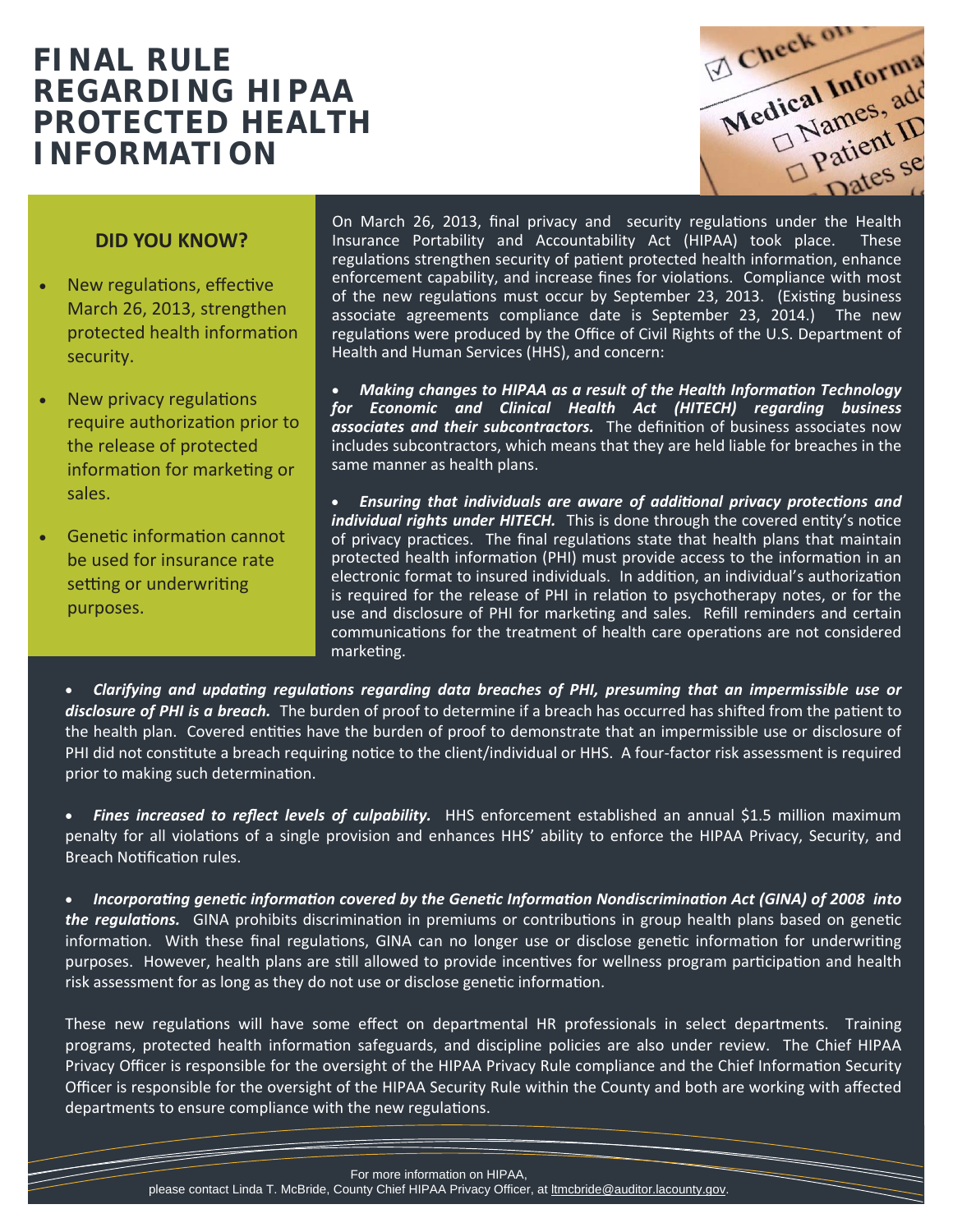### **THE LEGAL CORNER**



### **CALIFORNIA SUPREME COURT OPINION**

#### **DID YOU KNOW?**

On May 30, 2013, the California Supreme Court issued an opinion which involves the privacy rights of employees who choose not to become union members, and their right to control the dissemination of their personal information.

County of Los Angeles v, Los Angeles County Employee Relations Commission (Cal. Sup. Ct. Case No. S191944)

The Court considered whether or not the County can create an opt-out procedure under which non‐members can choose to withhold their personal contact information.

The Court noted that the law has long held that unions generally have a right to obtain employee home contact information in order to represent employees. The Court also recognized that the County's longstanding practice of withholding this information for non-members had contributed to an expectation of privacy for the non-member employees, and an expectation the County would continue to keep this information private.

Balancing these competing interests, the Court found that the union's need for personal contact information outweighs the privacy interests of non-members in preventing the disclosure of this information. However, the Court also noted that while it had concluded the balance of interests favored disclosure, this balance could sometimes tip in favor of privacy where individual employees object and demand their personal contact information be withheld. The Court indicated that if harassment of non‐members is a concern, the County could bargain for, or otherwise develop procedures to allow individual non-members to opt out and prevent disclosure of their personal contact information.



If you need assistance with employment related issues, please contact your assigned County Counsel attorney or Assistant County Counsel Joyce M. Aiello at (213) 974-1926 or via email at jaiello@counsel.lacounty.gov.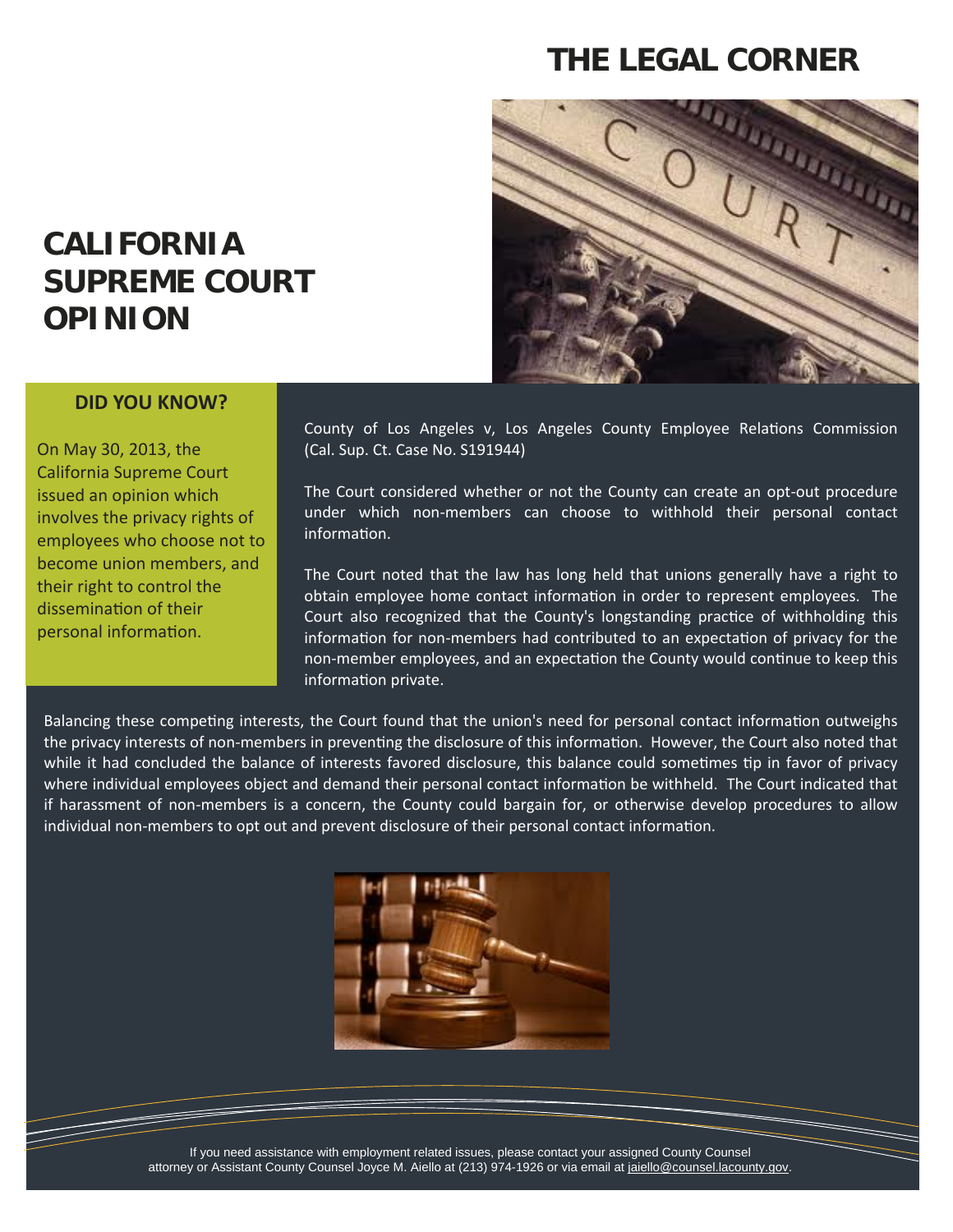### **THE LEGAL CORNER**

### **COUNTY COUNSEL LABOR AND EMPLOYMENT DIVISION**



#### **DID YOU KNOW?**

- County Counsel is available to assist departments in responding to requests for tort claim investigations.
- County Counsel provides a regular and interactive presence at Countywide Equity Panel briefings.

In an effort to assist departments with the early evaluation and, if possible, resolution of employment related department level complaints, it is necessary to ensure that the department representatives make contact with both Countywide DHR and a County Counsel attorney who is assigned to and familiar with the business operations and responsibilities of that department.

Most departments have contact information for the lead counsel assigned to them for the purpose of providing advice and direction on all labor and employment issues, including pre-claim questions, pre-litigation claims, and activities by the CEOP and administrative bodies, such as the Civil Service Commission, ERCOM and non-County agencies (i.e., Department of Labor, EEOC, DFEH, etc.). Additionally, the Labor and Employment Division attorneys and those who provide general advice to the client departments regularly coordinate their efforts to better facilitate and expedite meeting the department's needs.

Through the Employment Claims Review Project, the Labor and Employment Division of County Counsel reviews all tort claims which contain employment related allegations, including the review and coordination of previous claims and performance management issues to assist in the evaluation and possible early adjustment of claims.

County Counsel's participation allows for full discussion and evaluation of equity complaints and their impact on existing and developing County policies. Our working relationship with the designated advisor to the Equity Oversight Panel allows for the rapid and appropriate resolution of findings of policy violations and associated disciplinary actions.

We are available to participate in internal departmental management meetings to address human resources related decisions in advance of implementation of the decisions in an effort to mitigate the impact of such decisions.



If you need assistance with employment related issues, please contact your assigned County Counsel attorney or Assistant County Counsel Joyce M. Aiello at (213) 974-1926 or via email at jaiello@counsel.lacounty.gov.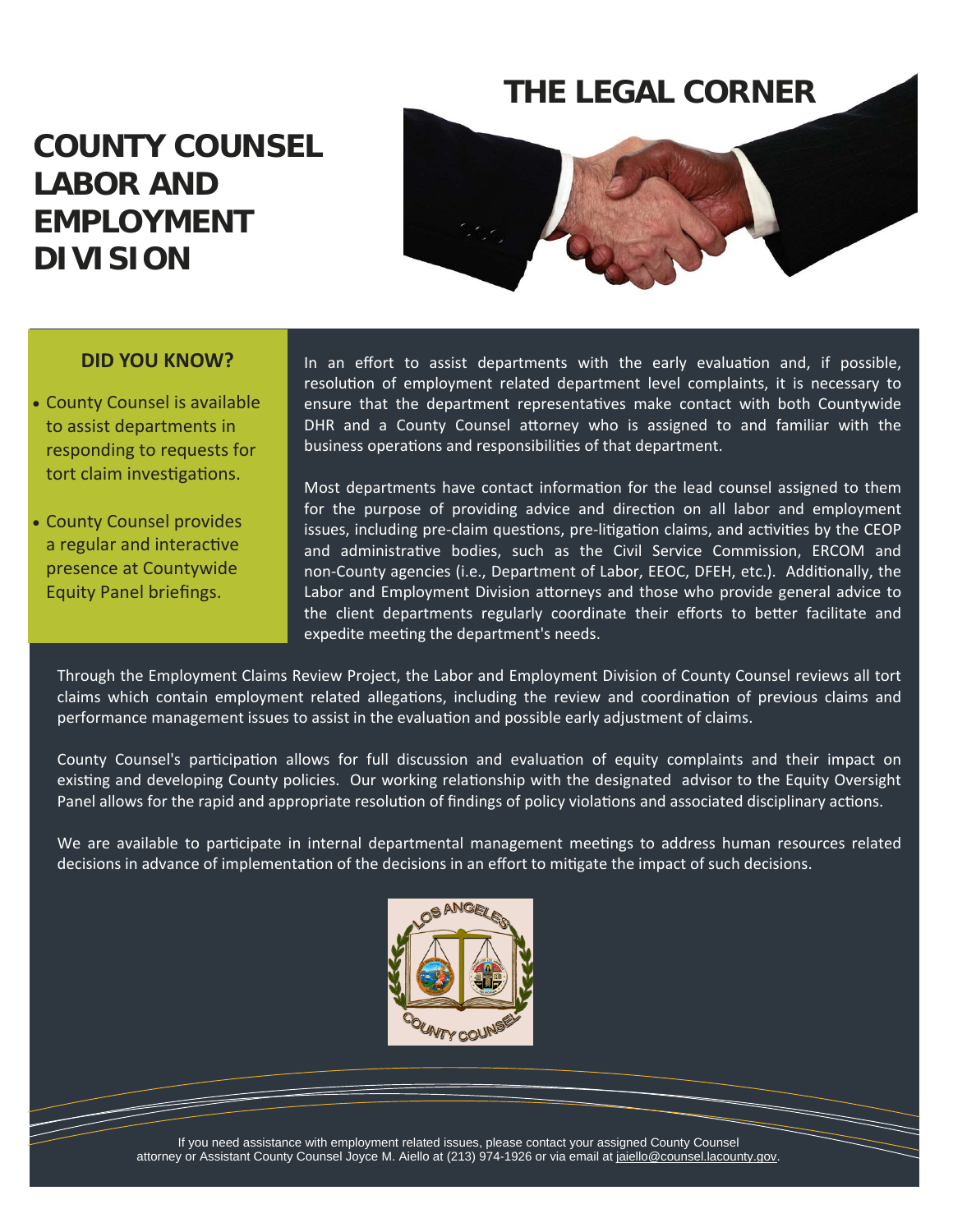### **ARE YOU CERTIFIED?**



#### **DID YOU KNOW?**

- Professional certification in human resources is a demonstration that an HR practitioner is committed to the profession: mastering a body of knowledge, meeting strict experience and education requirements, and continuing professional development.
- Professional certification inspires confidence from one's peers, employees, and executives that the certificate holder has the knowledge and expertise of a true professional.
- DHR will be working with the County's HR professionals to gain certification.

Certification broadens the perspective of the professional and often allows the HR professional to gain a seat at the table, in setting organization strategy. There are a number of institutes and associations that certify HR experts in several areas of proficiency.

The HR Certification Institute (HRCI) certifies human resources professionals in all areas of HR. Certifications include Professional in Human Resources (PHR), Senior Professional in Human Resources (SPHR), with specialty certifications available. The Society for Human Resources Management (SHRM) offers certification preparation courses and individual study resources. Many colleges and universities offer PHR/SPHR preparation classes. For more information, please contact Richard Gast at (949) 472-1130 or visit the Southern California chapter website at sma‐sc.shrm.org.

The International Public Management Association for Human Resources (IPMA-HR), offers an internationally recognized certification program for public sector human resources professionals—the IPMA-HR Certified Professional (IPMA-CP). For more information, visit ipma-hr.org or contact your local chapter, the Southern California Public Management Association - Human Resources (SCPMA – HR) at (562) 908‐4288 extension 1327 or jallen@lacsd.org and ask for Jennifer Allen.

Many specializations within the human resources field have their own certification process. Below are a selection of the most common and prominent certifications.

The Certified Employee Benefits Specialist (CEBS) certification from the International Foundation of Employee Benefit Plans (IFEBP) is one of the most prestigious recognitions that a benefits professional can receive. In the United States, the examinations are developed for the IFEBP by the Wharton School at the University of Pennsylvania. The foundation also certifies specialists in benefits, compensation and retirement plans. For more information, go to ifebp.org CEBSDesignaƟonHow2StartUS.

• Employee classification and compensation professionals can obtain recognition from WorldatWork (formerly the American Compensation Association) in compensation, benefits, work-life balance, and specialty examinations. Certification from WorldatWork is a result of dedicated work and advanced training. Certification information from WorldatWork can be found at worldatworksociety.org/society/forms/html/ certapp‐form.jsp.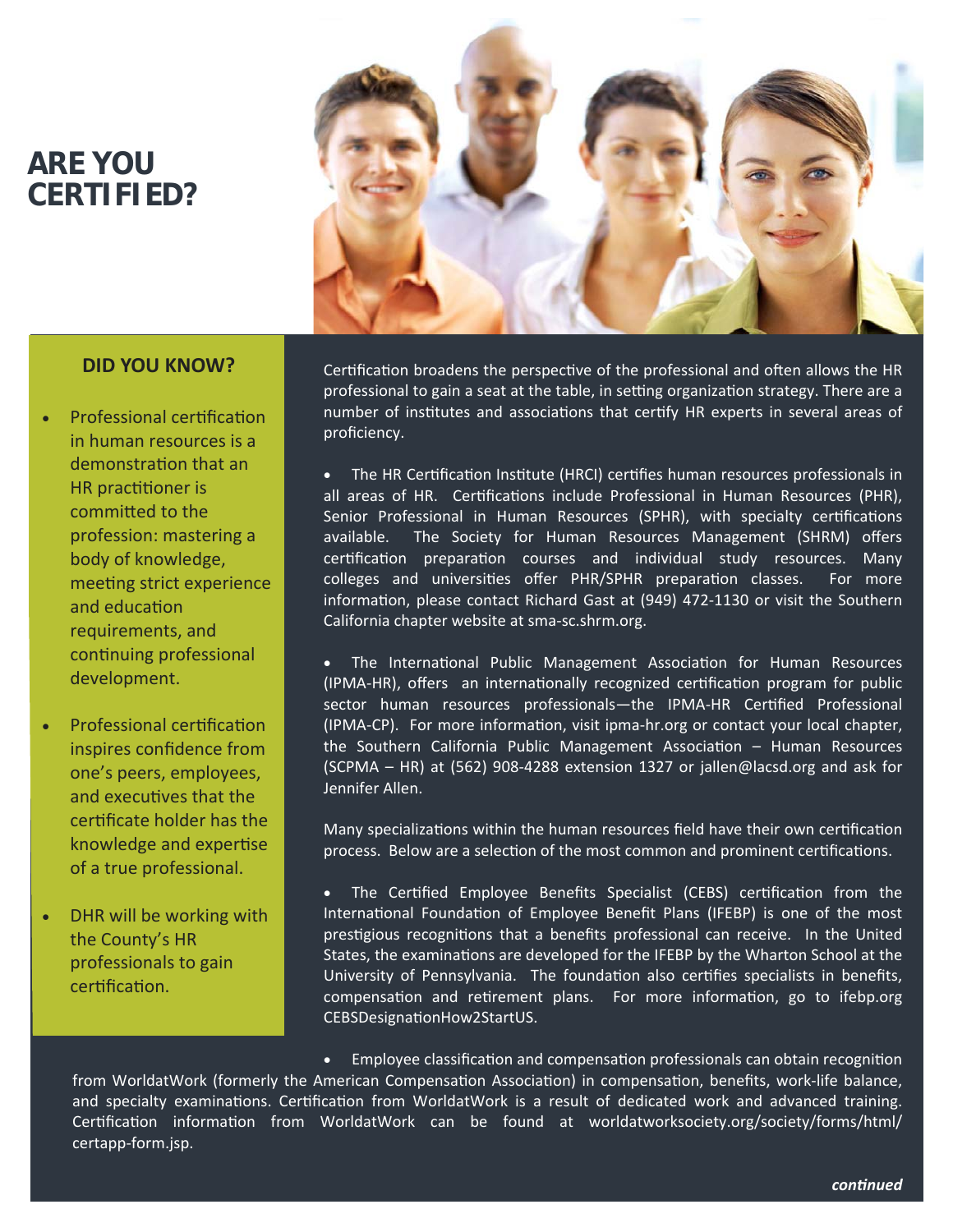### **ARE YOU CERTIFIED**



• The American Society for Training and Development (ASTD) is the world's largest professional organization dedicated to employee and organization development. Its certification institute recognizes workplace learning professionals who have met experience, education and examination requirements with the Certified Professional in Learning and Performance (CPLP) designation. According to ASTD, the CPLP credential enables workplace learning professionals to enhance their reputation, showcase their knowledge, differentiate themselves and their programs, maintain rigorous standards within the profession, and prove their capability to lead the training function. Specific information regarding professional certification in this field can be found at cplp.astd.org.

#### UPCOMING PROFESSIONAL CONFERENCES

PIHRA: California HR Conference, Anaheim, CA from August 26 through August 28, 2013

IPMA-HR: International Training Conference, Las Vegas, NV from September 21 through September 25, 2013

ASTD: Government Workforce Conference, Washington, DC September 25, 2013

SHRM: Strategy Conference, San Diego, CA from September 29 through October 2, 2013

IFEBP: U.S. Annual Employee Benefits Conference, Las Vegas, NV from October 20 through October 23, 2013

SHRM: Diversity and Inclusion Conference, San Francisco, CA from October 28 through October 30, 2013

SHRM: Workflex Conference, San Francisco, CA from October 29 through October 30, 2013

Certification isn't easy. By investing and pursuing professional certification, the HR practitioner shows a dedication to the profession and to professional development.